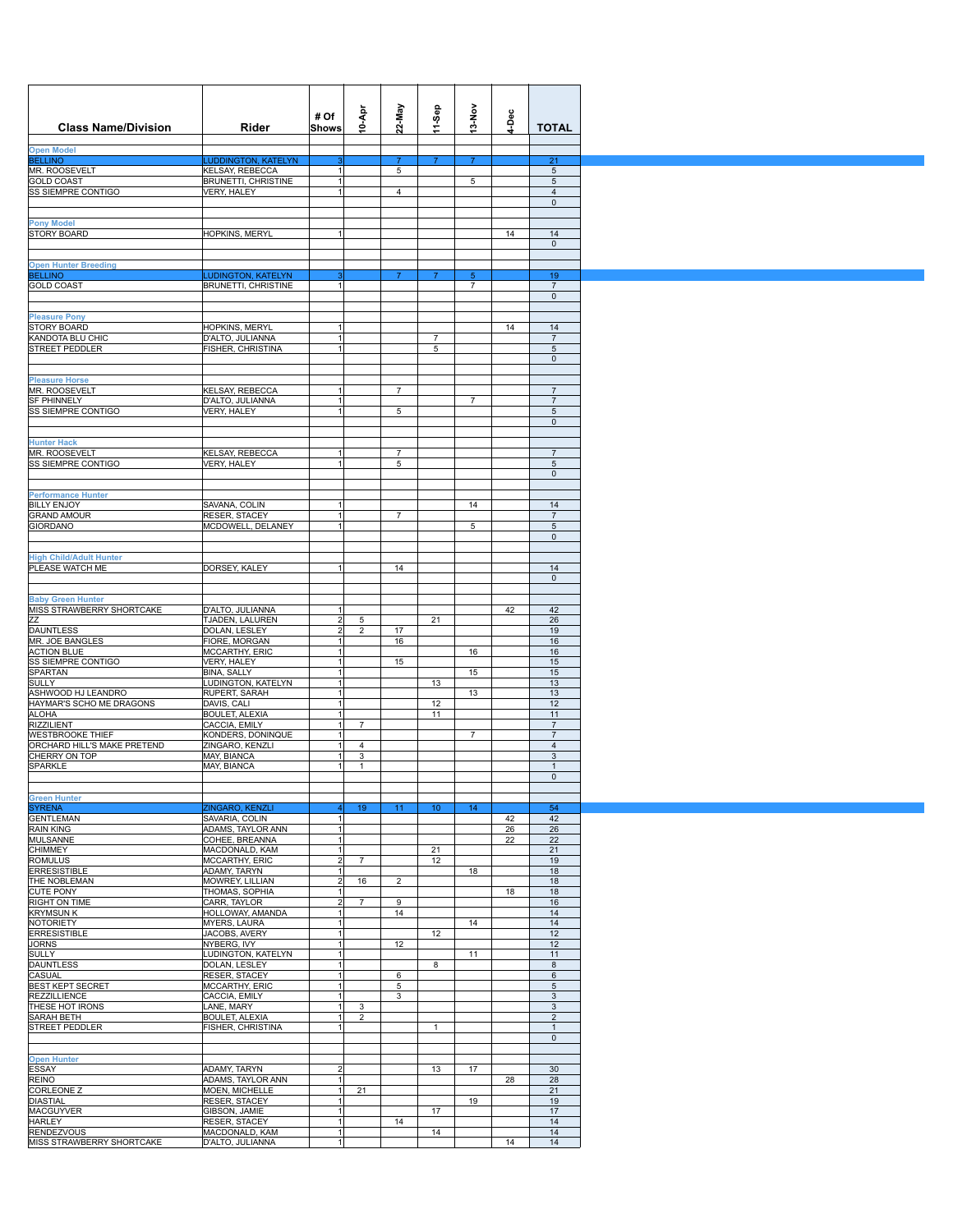| <b>Class Name/Division</b>                                           | Rider                                          | # Of<br>Shows              | igA-01                | 22-May                | 11-Sep          | $13-Nov$              | 4-Dec           | <b>TOTAL</b>        |
|----------------------------------------------------------------------|------------------------------------------------|----------------------------|-----------------------|-----------------------|-----------------|-----------------------|-----------------|---------------------|
|                                                                      |                                                |                            |                       |                       |                 |                       |                 | $\mathbf 0$         |
| Children/Adult Amateur Hunter 2'9", 3'<br><b>BEST CHASE SCENARIO</b> | <b>FIORE, MORGAN</b>                           | 3                          |                       | 15 <sub>15</sub>      | 19              |                       | 36              | 70                  |
| <mark>PRAYIN' FOR R</mark><br>FAITH IN ABBY<br>'RAYIN' FOR RAIN      | <b>SRIFFIN, MEGAI</b><br><b>JONES, AMERICA</b> | $\left 4\right $           | 16 <sub>1</sub>       | $10-1$                | 12 <sub>2</sub> | 15<br>12 <sub>2</sub> | 22              | 61<br>56            |
| CHAKARI<br>THE LESS I KNOW THE BETTER                                | HOSKINS, MOLLY<br>KIRCHHOFF, KATHERINE         | 2 <br>$2\vert$             |                       | 18                    | 14              | 12                    | 20              | 32<br>32            |
| <b>IMAGINE</b>                                                       | ABEL, ALYSSA                                   | $\overline{2}$             | 15                    | 14                    |                 |                       |                 | 29                  |
| <b>EFFORTLESS</b><br>WHITE DIAMONDS                                  | MYERS, SHANNON<br>REYNOLDS, MARY KATE          | $\overline{2}$<br>1        | 17                    |                       |                 | 18                    | $\overline{4}$  | 22<br>17            |
| THE CANADIAN CONSPIRACY                                              | RESER, SEANNA                                  | 1                          |                       |                       | 12              |                       |                 | 12                  |
| <b>GENESIS</b><br><b>HARDCORE PARKOUR</b>                            | MCDONALD, KAM<br>FIORE, MORGAN                 | 1<br>$\overline{1}$        | 6<br>3                |                       |                 |                       |                 | 6<br>3              |
|                                                                      |                                                |                            |                       |                       |                 |                       |                 | $\mathbf 0$         |
| Child/Adult Amateur Equitation 2'9", 3'                              |                                                |                            |                       |                       |                 |                       |                 |                     |
|                                                                      | <b>FIORE, MORGAN</b><br>KIRCHHOFF, KATHERINE   | 4 <br>2                    | $\overline{4}$        | 15<br>19              | 21<br>15        |                       | 42              | 82<br>34            |
|                                                                      | IONES AM<br>LYNCH, MEGHAN                      | $2\vert$                   | 12                    | З<br>8                | $4 -$           | -5.                   | 10 <sub>1</sub> | 20                  |
|                                                                      | ABLE, ALYSSA                                   | $\overline{2}$             | 15                    | $\overline{4}$        |                 |                       |                 | 19                  |
|                                                                      | REYNOLDS, MARY KATE<br><b>MYERS, SHANNON</b>   | 1<br>2                     | 16                    |                       |                 | $\overline{7}$        | 8               | 16<br>15            |
|                                                                      | POWERS, ISABELLA                               | 1                          |                       | 12                    |                 |                       |                 | 12                  |
|                                                                      |                                                |                            |                       |                       |                 |                       |                 | $\mathsf{O}\xspace$ |
| \$100 MSC Derby 2'3", 2'9"<br>MR. ROOSEVELT                          | <b>KELSAY, REBECCA</b>                         | 2                          | 1ST                   | 4TH                   |                 |                       |                 |                     |
| PLEASE WATCH ME                                                      | D'ALTO, JULIANNA                               | $\mathbf{1}$               |                       | 1ST                   |                 |                       |                 |                     |
| <b>SHOWTIMES SUNDAY</b><br>JJ                                        | FREDETTE-HUFFMAN, MEL<br>ROBBINS, CINDI        | 1<br>1                     |                       | 2ND<br>3RD            |                 |                       |                 |                     |
| VDL FYNDOCTRO                                                        | POWERS, ISABELLA                               | 1                          |                       | 5TH                   |                 |                       |                 |                     |
| THE CANADIAN CONSPRACY<br><b>BEST CHANCE SCENARIO</b>                | RESER, SEANNA<br>FIORE, MORGAN                 | 1<br>1                     |                       |                       | 1ST<br>2ND      |                       |                 |                     |
| <b>CHAKARI</b>                                                       | <b>HOSKINS, MOLLY</b>                          | 3                          |                       |                       | 3RD             | 3RD                   | 2ND             |                     |
| DIASTIAL<br>REINO                                                    | RESER, STACY<br>ADAMS, TAYLOR ANN              | 1<br>$\overline{2}$        |                       |                       |                 | 1ST<br>2ND            | 3RD             |                     |
| <b>FUN FACT</b>                                                      | ANCHORS, KRISTEN                               | 1                          |                       |                       |                 |                       | 1ST             |                     |
|                                                                      |                                                |                            |                       |                       |                 |                       |                 |                     |
|                                                                      |                                                |                            |                       |                       |                 |                       |                 |                     |
| <b>Schooling Hunter</b><br><b>DIAS</b>                               | RESER, STACEY                                  | 1                          |                       | 21                    |                 |                       |                 | 21                  |
| SIR SAMUEL TRAFALOT                                                  | <b>GRIFFIN, MEGAN</b>                          | 1                          |                       |                       |                 | 19                    |                 | 19                  |
| PHOENIX<br><b>ALOHA</b>                                              | MCCARTHY, ERIC<br>CACCIA, EMILY                | 1<br>$\overline{1}$        | 14                    | 14                    |                 |                       |                 | 14<br>14            |
| LUNA                                                                 | MYERS, LAURA                                   | 1                          |                       |                       |                 | 14                    |                 | 14                  |
| <b>REINO</b><br>VALENTINE                                            | ADAMS, TAYLOR ANN<br>D'ALTO, JULIANNA          | 1<br>1                     |                       | 9                     |                 | 11                    |                 | 11<br>$9\,$         |
|                                                                      |                                                |                            |                       |                       |                 |                       |                 | $\mathsf{O}\xspace$ |
| <b>Low Child/Adult Amateur Hunter</b>                                |                                                |                            |                       |                       |                 |                       |                 |                     |
| MR. ROOSEVELT<br><b>EMERALD CITY</b>                                 | KELSAY, REBECCA<br>GALLAGHER, AMELIA           | 2 <sup>1</sup><br>1        | 16<br>19              | 17                    |                 |                       |                 | 33<br>19            |
| <b>HARLEY</b>                                                        | RESER, STACEY                                  | 1                          |                       | 19                    |                 |                       |                 | 19                  |
| CHAKARI<br><b>SERENDIPITY</b>                                        | HOSKINS, MOLLY<br>MANCINO, AMANDA              | 1<br>2                     | 7                     | 11                    | 19              |                       |                 | 19<br>18            |
| <b>BODENA</b>                                                        | MORRISON, KYLIE                                | 1                          |                       |                       | 17              |                       |                 | 17                  |
| PLEASE WATCH ME<br><b>SHOWTIMES SUNDAY</b>                           | DORSEEY, KALEY<br>FREDETTE-HUFFMAN, MEI        | 1<br>1                     | 13                    | 10 <sub>1</sub>       |                 |                       |                 | 13<br>10            |
| MAN IN THE MIRROR                                                    | WALKER, JESSICA                                | 1                          | 8                     |                       |                 |                       |                 | 8                   |
|                                                                      |                                                |                            |                       |                       |                 |                       |                 | $\mathsf{O}\xspace$ |
| <b>Low Child/Adult Amateur Equitation</b>                            |                                                |                            |                       |                       |                 |                       |                 |                     |
|                                                                      | GUTHRIE, DAMIAN<br>GALLAGHER, AMELIA           | 1<br>1                     | 18                    | 21                    |                 |                       |                 | 21<br>18            |
|                                                                      | WALKER, JESSICA                                | 1                          | 16                    |                       |                 |                       |                 | 16                  |
|                                                                      | FREDETTE-HUFFMAN, MEI<br>DORSEEY, KALEY        | 1<br>1                     | 14                    | 15                    |                 |                       |                 | 15<br>14            |
|                                                                      | CROSS, AUTUMN                                  | 1                          |                       |                       |                 | 14                    |                 | 14                  |
|                                                                      |                                                |                            |                       |                       |                 |                       |                 | $\mathsf{O}\xspace$ |
| <b>Mini Medal</b>                                                    |                                                |                            |                       |                       |                 |                       |                 |                     |
| SAM I AM<br>WHITE DIAMONDS                                           | LYNCH, MEGHAN<br>REYNOLDS, MARY KATE           | 1<br>1                     | 1ST<br>2ND            |                       |                 |                       |                 |                     |
| <b>IMAGINE</b>                                                       | ABEL, ALYSSA                                   | 1                          | 3RD                   |                       |                 |                       |                 |                     |
| IT TAKES TWO                                                         | CROSS, AUTUMN                                  | 1                          |                       |                       |                 | 1ST                   |                 |                     |
| <b>Thoroughbred Hunter</b>                                           |                                                |                            |                       |                       |                 |                       |                 |                     |
| <b>DAUNTLESS</b><br>AMERICAN CLOONEY                                 | DOLAN, LESLEY<br>TKACS, VALERIE                | 1<br>1                     |                       |                       |                 |                       | 48<br>38        | 48<br>38            |
| <b>MARVELOUS</b>                                                     | VAN GELDER, MARIANNA                           | 1                          |                       |                       | 28              |                       |                 | 28                  |
| EXTRAVAGANT LASS<br>THE NOBELMAN                                     | DELLHEIM, ASHLYN<br>MOWREY, LILLIAN            | 1<br>1                     | 21                    |                       |                 | 28                    |                 | 28<br>21            |
| SARAH BETH                                                           | <b>BOULET, ALEXIA</b>                          | 1                          |                       | 21                    |                 |                       |                 | 21                  |
| MINERUNNER<br><b>REVENGE</b>                                         | FIELD, NICOLA<br>PURCELL, CATHERINE            | 1<br>1                     | 15                    |                       | 18              |                       |                 | 18<br>15            |
| <b>IRISH SWEETHEART</b>                                              | MCCARTHY, ERIC                                 | 1                          |                       |                       | 10              |                       |                 | 10                  |
|                                                                      |                                                |                            |                       |                       |                 |                       |                 | $\mathbf 0$         |
| <b>Modified Rider Hunter</b>                                         |                                                |                            |                       |                       |                 |                       |                 |                     |
| ALL MY MOMMY'S MONEY                                                 | <b>BATT, TESSA</b><br><b>WRIGHT, MORGAN</b>    | 5 <sup>1</sup>             | 14<br>13 <sub>1</sub> | 21<br>14 <sub>1</sub> | 12 <sub>2</sub> | 19<br>17              | 34<br>30        | 100<br>75           |
| A HOLE IN ONE<br>CUSTOM ORDER                                        | <b>LUDINGTON, KRISTIN</b>                      | 3                          |                       |                       | 8 <sup>2</sup>  | 12 <sub>2</sub>       | 18              | 38                  |
| <b>JURIOSO</b><br>SIR WINSALOT                                       | PANTAJO, ALECKS<br>JAZIKOF, EDEN               | $2\vert$<br>$\overline{1}$ | 14                    |                       | 17              |                       | 24              | 31<br>24            |